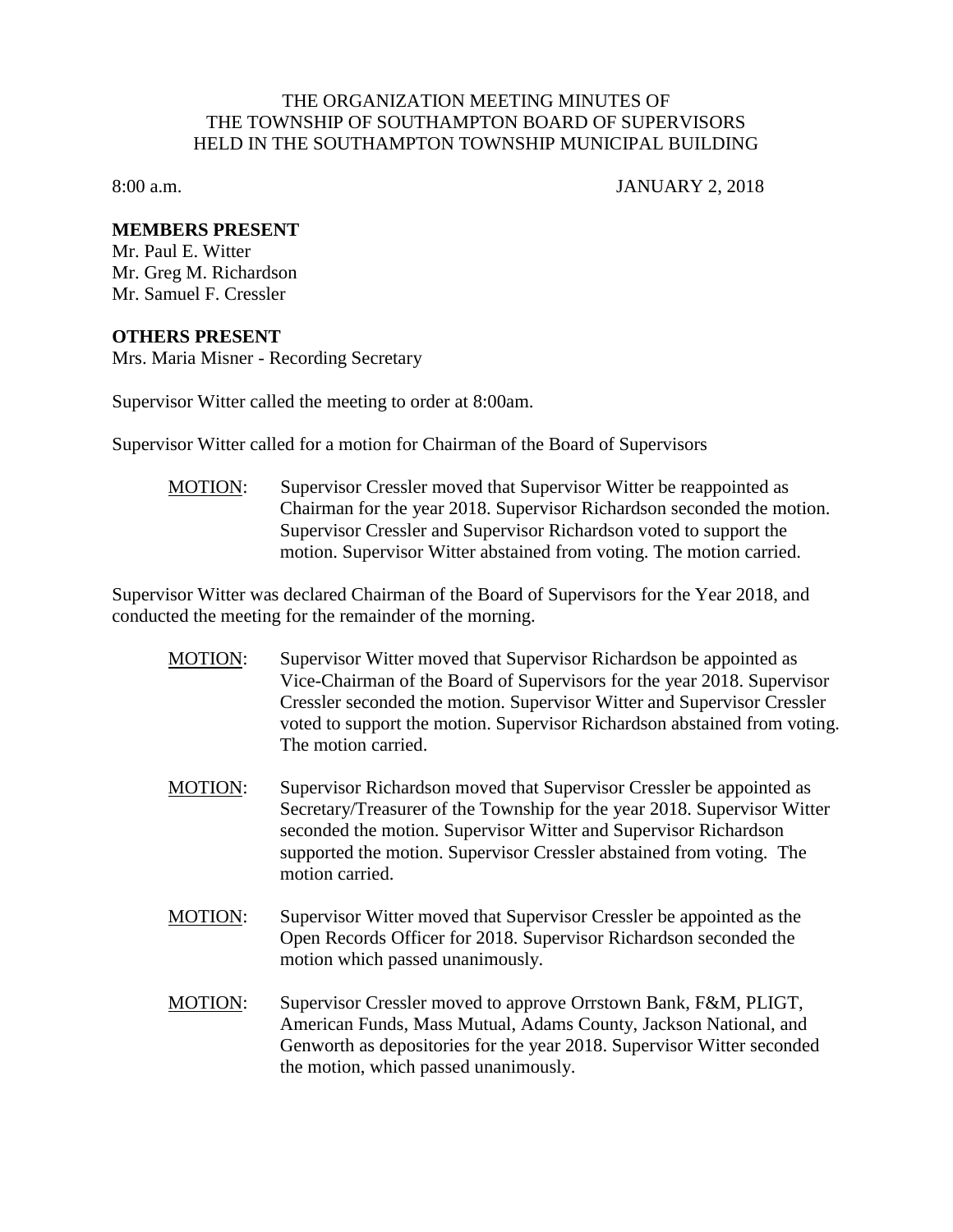- MOTION: Supervisor Richardson moved to appoint Sean Shultz, Esq. of Saidis, Shultz & Fisher, as solicitor for the Township in the year 2018. Supervisor Cressler seconded the motion, which passed unanimously.
- MOTION: Supervisor Witter moved that Martin & Martin, Inc. be retained as Township Engineer for the year 2018. Supervisor Richardson seconded the motion, which passed unanimously.
- MOTION: Supervisor Cressler moved that Grove Miller be appointed as Southampton Township Traffic Engineer for the year 2018. Supervisor Witter seconded the motion which passed unanimously.
- MOTION: Supervisor Witter moved that Mr. Doug Shields be appointed as Code/Zoning/Permit Officer for the year 2018. Supervisor Richardson seconded the motion, which passed unanimously.
- MOTION: Supervisor Richardson moved that Mr. Doug Shields be reappointed as Emergency Management Coordinator and Township Fire Marshall for the year 2018. Supervisor Cressler seconded the motion which passed unanimously.
- MOTION: Supervisor Cressler moved that Mrs. Maria Misner be appointed as Planning and GIS Mapping Coordinator for the year 2018. Supervisor Witter seconded the motion which passed unanimously.
- MOTION: Supervisor Cressler moved that Mrs. Maria Misner be appointed as Recording Secretary for the year 2018. Supervisor Richardson seconded the motion, which passed unanimously.
- MOTION: Supervisor Cressler moved that Mr. Jamie White, West End Fire and Rescue Company Fire Chief, be appointed as Township Fire Chief for the year 2018. Supervisor Richardson seconded the motion, which passed unanimously.
- MOTION: Supervisor Cressler moved that West End Fire and Rescue Company be appointed as the Primary Emergency Services Provider for the year 2018. Supervisor Witter seconded the motion, which passed unanimously.
- MOTION: Supervisor Witter moved to appoint Mr. Doug Shields to the Southampton Township, Franklin County Emergency Services Advisory Board for the year 2018 and Samuel Cressler be appointed as alternate. Supervisor Richardson seconded the motion which passed unanimously.
- MOTION: Supervisor Witter moved that Mr. Vincent Elbel be named the Township Sewage Enforcement Officer and Mr. Jim Maun as the Township alternate Sewage Enforcement Officer for the year 2018. Supervisor Cressler seconded the motion, which passed unanimously.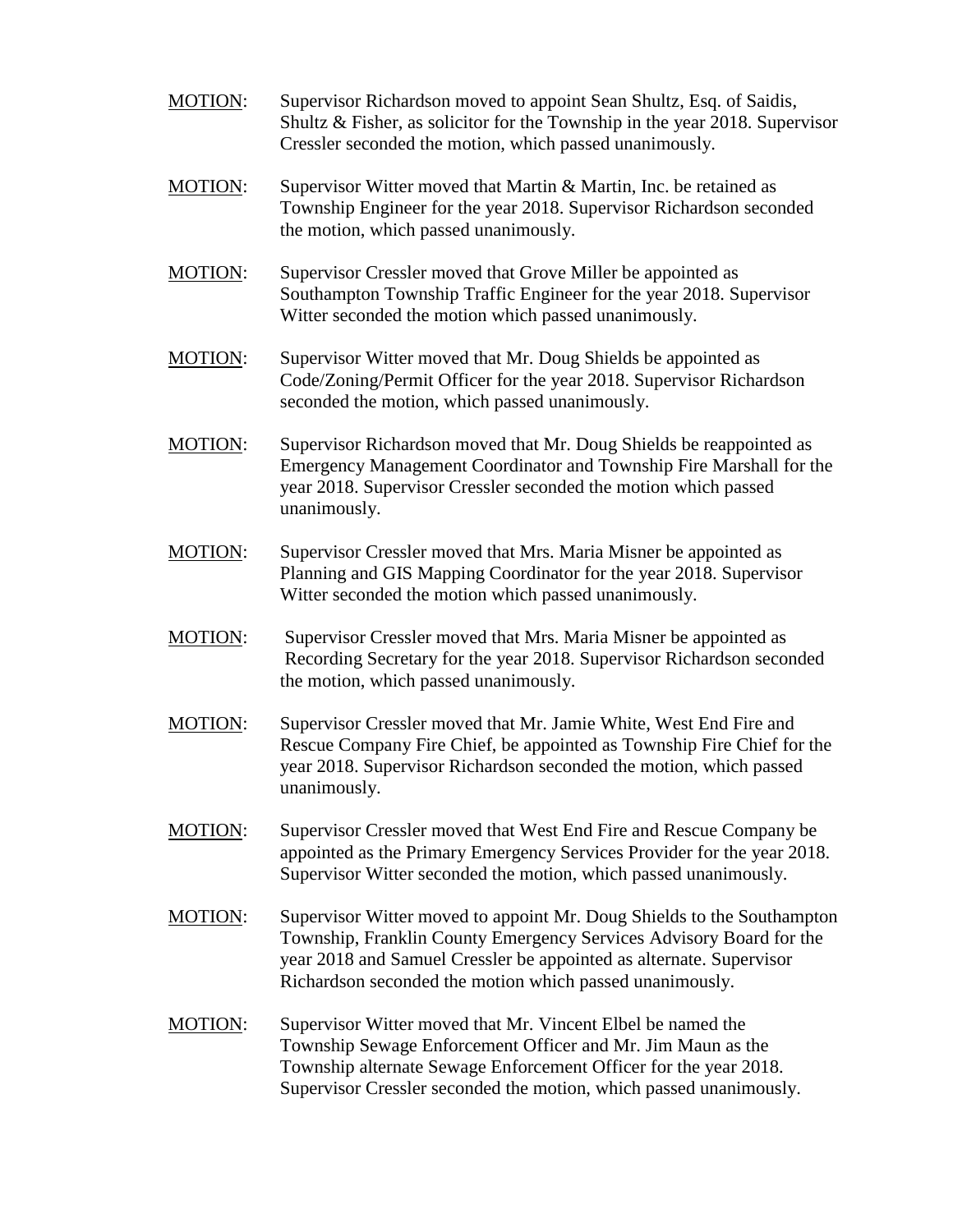MOTION: Supervisor Richardson moved to appoint Mr. Jack Benhart and Mrs. Rebecca Wiser to 3-year terms on the Planning Commission. Supervisor Cressler seconded the motion which passed unanimously.

No motion was made for an appointment to the Zoning Hearing Board. An alternate will be chosen at a later date.

- MOTION: Supervisor Richardson moved that Mr. Jay Grove be appointed to the Vacancy Board for the year 2018. Supervisor Witter seconded the motion, which passed unanimously.
- MOTION: Supervisor Cressler moved that Mrs. Maria Misner be appointed to the Shippensburg Community Parks and Recreation Board for a 5 year term. Supervisor Richardson seconded the motion, which passed unanimously.
- MOTION: Supervisor Cressler made a motion to appoint Mr. Steve Oldt as the Cumberland County Tax Collection Representative for 2018. Supervisor Witter seconded the motion which passed unanimously.
- MOTION: Supervisor Richardson made a motion to appoint Supervisor Cressler as the Council of Government (COG) representative for 2018. Supervisor Witter seconded the motion which passed unanimously.
- MOTION: Supervisor Witter moved that Ms. Margaret Light be reappointed Township Representative to attend meetings of the Shippensburg Public Library Board for the year 2018. Supervisor Richardson seconded the motion, which passed unanimously.
- MOTION: Supervisor Richardson moved to appoint Supervisor Cressler as the Voting Representative at the annual PSATS conference in 2018. Supervisor Witter seconded the motion which passed unanimously.
- MOTION: Supervisor Witter moved that all three Supervisors be appointed as Roadmasters for the year 2018. Supervisor Richardson seconded the motion, which passed unanimously.
- MOTION: Supervisor Witter moved that the Supervisors be authorized to furlough laborers at their discretion. Supervisor Richardson seconded the motion, which passed unanimously.
- MOTION: Supervisor Witter moved that beginning in January of 2018, the Regular meeting of the Board of Supervisors meet on the second Tuesday of each month at 8:00 a.m. and the fourth Tuesday of each month at 5:00 p.m. Supervisor Richardson seconded the motion which passed unanimously.